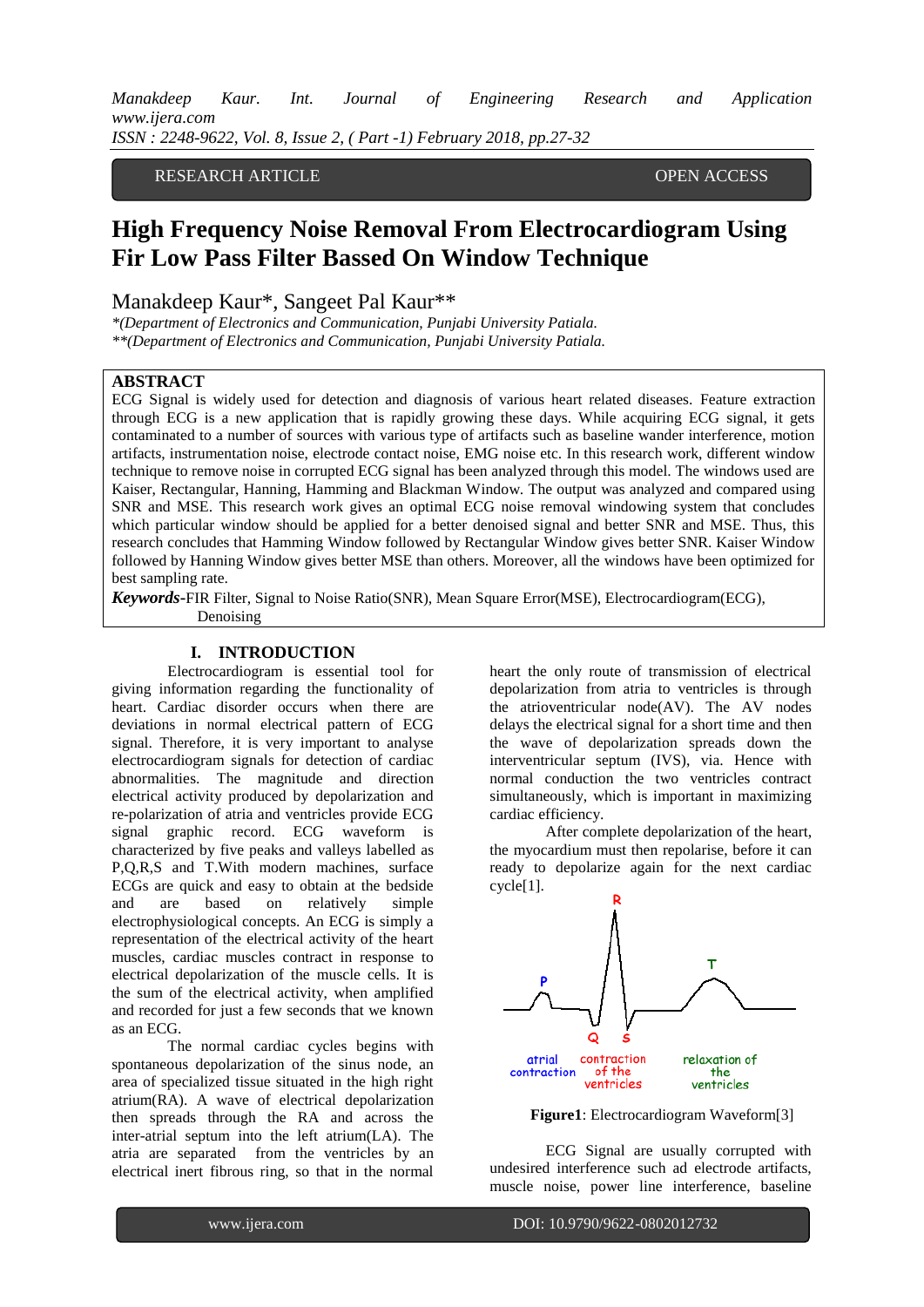wandering, etc. The frequency rang**e** of ECG signal 0.05-100 Hz and voltage level of  $0.5-4$ mV. Hence, it is hard to distinguish the peaks of ECG signal and peaks of noisy signal induced by patients movement. The presence of undesired interference cause serious problem in the ECG diagnosis[2].

# **II. MATERIAL AND METHOD**

The data set used in this study is obtained from Physiobank entitled MIT-BIH Arrhythmia Database available online. The recordings were digitized at 360 samples per second per channel with 11-bit resolution over a 10mv range. The MIT-BIH Arrhythmia Database were annotated ECG signals are described a text header file .(hea), a binary file .(dat) and a binnary annoated file .(atr). Header file consists of detailed information such as number of samples, sampling frequency, format of ECG signal, type and number of ECG leads, patient's history and the detialed clinical information. In binary data signal file, the signal is stored in 212 data format which means each sample requires number of lead times 12 bits to be stored and the binary annotation file consists of beat annotation about half (25 of 48 complete records, and reference annotation file for all 48 records) of this data base has been freely available[4].

The record 212 data is of a female age 32. There was a rate-related right bundle branch block which appears when the heart rate exceeds approximately 90 bpm.

Matlab is being used for ECG database extraction which is stored at [www.physiobank.org.](http://www.physiobank.org./) Stored ECG signal can be called in Simulink Model from workspace of Matlab. Real time noise signal is added with pure ECG in Simulink model. Different types of FIR digital filter are designed to remove high frequency noise i.e. Sin(2\*pi\*frequency\*t).

## **III. FIR FILTER:**

A filter is an electrical network that alters the amplitude andor phase characteristics of a signal with respect to frequency. Ideally, a filter will not add new frequencies to the input signal, nor will it change the component frequencies of that signal, but it will change the relative amplitudes of the various frequency components and/or their phase relationships. Filters are often used in electronic systems to emphasize signals in certain frequency ranges and reject signals in other frequency ranges. Such a filter has a gain which is dependent on signal frequency.

There are two type of filters: 1. Analog Filters

2. Digital Filters

Digital Filters play an important role in digital signal processing applications. They are widely used in digital signal processing applications such as digital signal filtering, noise reduction, frequency analysis, image enhancement etc. A digital filter is a system which passes some desired signals more than other to reduce or enhance certain aspects of that signal. It can be used to pass the signals according to the specified frequency (pass-band) and reject the other frequency than the pass-band specifications.

The basic filter type can be divided into following categories:

- 1.Low-pass
- 2.High-pass
- 3.Band-pass
- 4.Band-stop

On the basis of impulse response, there are two fundamental types of digital filters:

1. Infinite Impulse Response(IIR) Filter

2. Finite Impulse Response(FIR) Filter[7]

FIR Filters is one of the digital filter. It stands for Finite Impulse Response Filter. It delays a copy of the input signal (by x number of samples), and combine the delayed input signal with the new input signal. It is a non-recursive signal. As it provides the feed forward path.The impulse response of an Nth-order discrete-time FIR filter lasts exactly  $N + 1$  samples (from first nonzero element through last nonzero element) before it then settles to zero[6].

FIR Filters are frequently used in digital signal processing by virtue of stability and easy implementation[8].

FIR Filters are widely used due to powerful design algorithm that exists for them, their inherent stability. When implement in non-recursive form, the ease with which one can attain linear phase. The different technique for designing FIR filter are:

- 1. Window Method
- 2. Frequency Sampling Method
- 3. Weighted Least Square Method
- 4. Equiripple Method
- 5. Optimal Filter Design Method

# **Window Method:**

**28**|P a g e

In this method, we start with the desired frequency response specification  $H_d(\omega)$  and the corresponding unit sample response  $h_d(n)$ is determined by using inverse Fourier transform. The relation between  $H_d(\omega)$  and  $h_d(n)$  is as follows:  $h(n) = h_d(n)w(n)$ . Now, the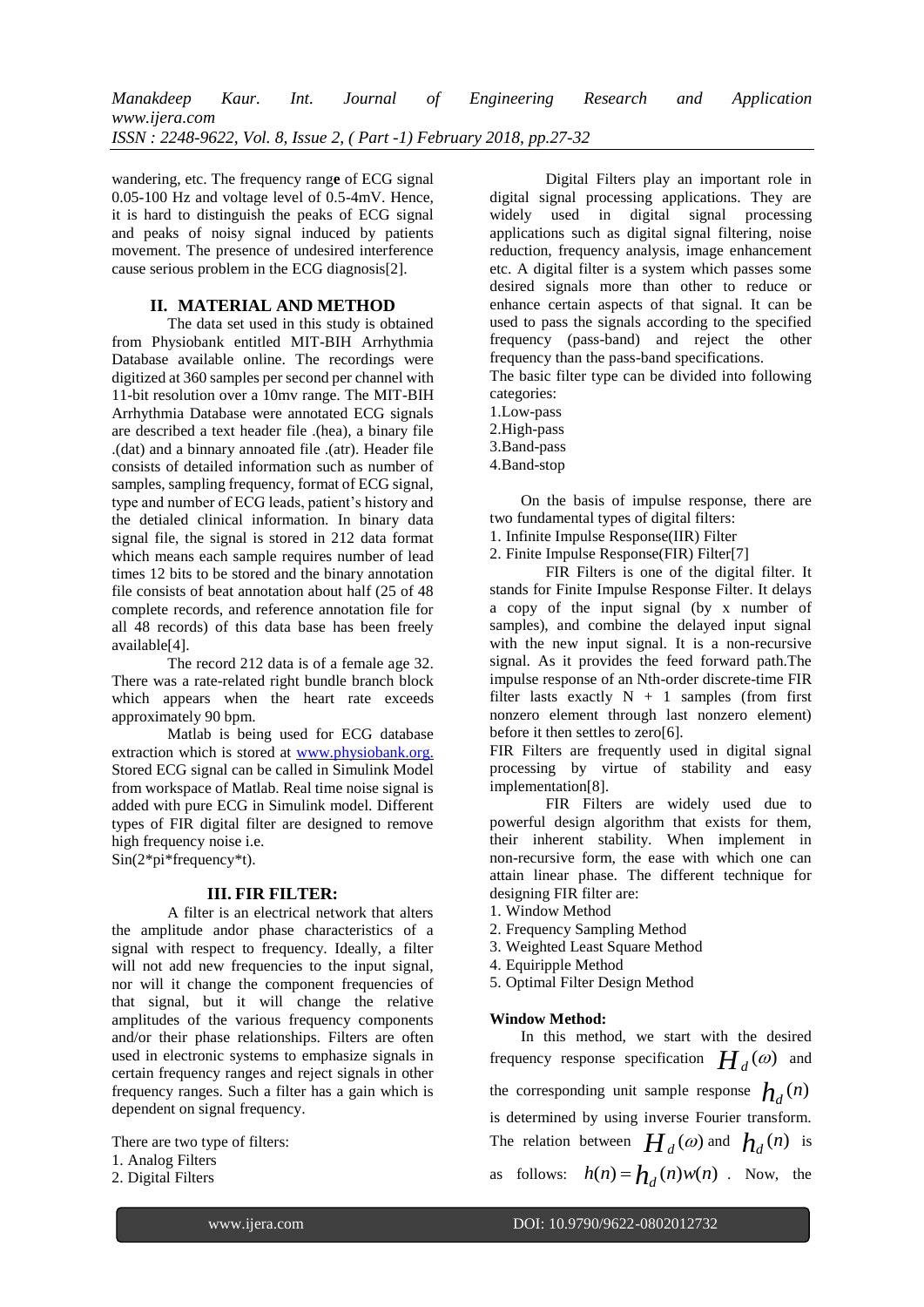multiplication of the window function  $w(n)$  with

 $h_d$  (*n*) is equivalent to convolution of  $H_d(\omega)$ 

with  $W(\omega)$ , where  $W(\omega)$  is the frequency domain representation (Fourier Transform) of the window function[5].

# **Window Function:**

Using appropriate window function which are time domain function, we can reduce the noise and precondition the impulse response. The following window functions are most commonly used are:

- 1. Kaiser Window
- 2. Hanning Window
- 3. Hamming Window
- 4. Blackman Window
- 5. Rectangular Window

The basic specification of the design filter are:

1. Cut-off frequency - 100Hz.

2. Sampling Frequency 360 Hz(MIT-BIH database sampled at 360 Hz)

The FIR filter design procedure with window function method can be classified to different stage:

- I. Determine the window function according to the filter and defining the filter characteristics.
- II. Specify the filter order and filter tap.
- III. Now, specify cut-off frequency, sampling frequency.
- IV. Compute the noise and filter equation to get the denoised ECG.
- V. Find SNR and MSE.
- VI. Also, find which window provide best from all the windows used.



**Figure 3.1** Block Diagram of Model Design

## **IV. RESULTS:**

The experiment is simulated on the platform MATLAB 2015b.

1. First the original signal is taken from MIT-BIH database and then high frequency noise signal is added to it.



**Figure 4.1** Raw ECG Signal

2. In this noise signal is a  $sin(2<sup>*</sup>pi*frequency<sup>*</sup>t)$ 

Where frequency  $= 100$  Hz, t defines the simulation length i.e. samples per second.



**Figure 4.2** Noisy Signal 3. Mixed Signal =  $Raw ECG + Noise Signal$ 



#### **Kaiser Window:**

**29**|P a g e

1. The signal after denoising through Kaiser window having filter order=450 and filter tap  $= 451$ is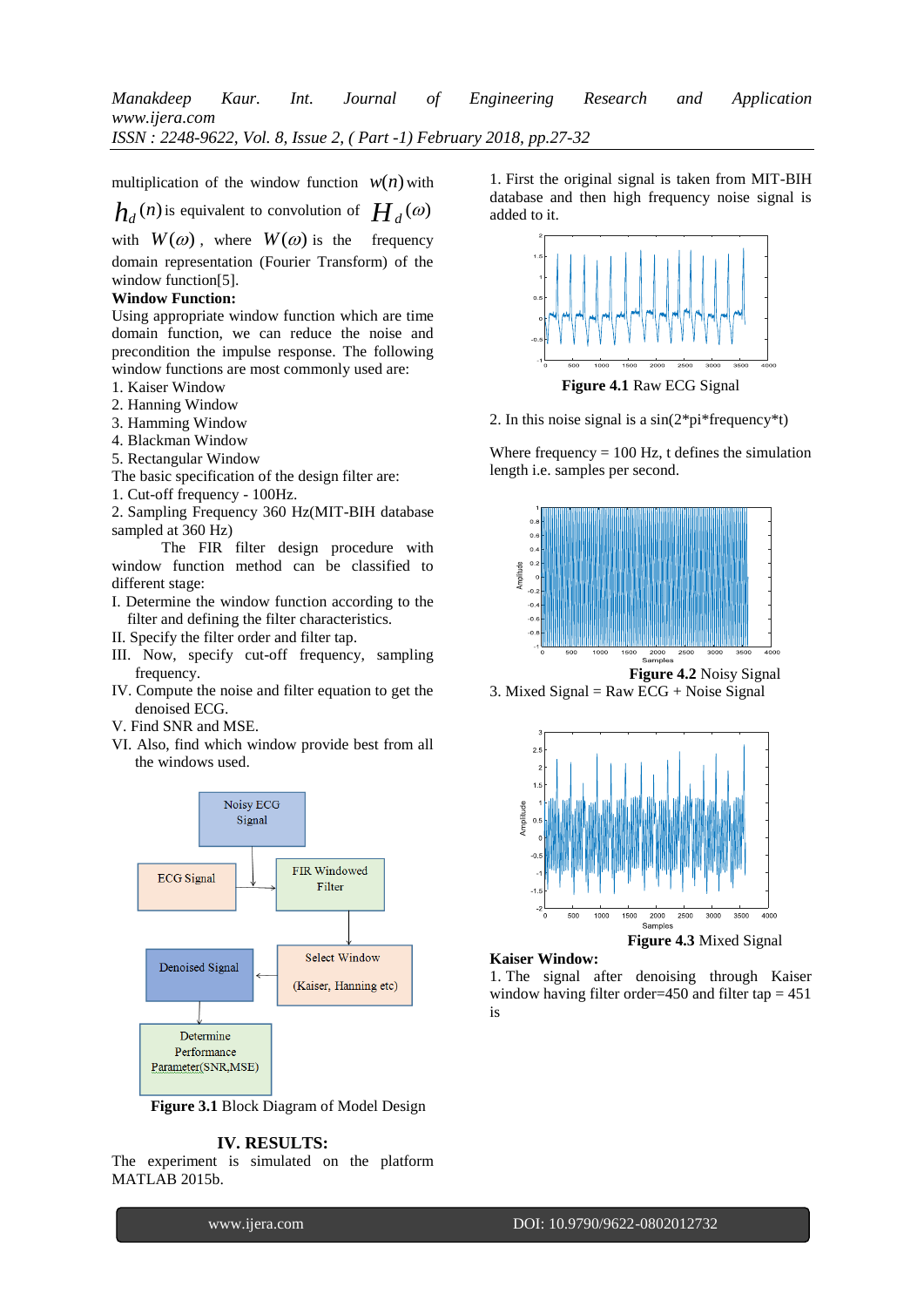

**Figure 4.4** Kaiser Denoised Signal 1 Kaiser Window gives SNR= 6.4058 and MSE= 0.9288

2. The signal after denoising through Kaiser window having filter order=13 and filter tap  $= 14$  is



**Figure 4.4** Kaiser Denoised Signal 2

Kaiser Window gives SNR=  $6.0163$  and MSE = 0.8501.

## **Blackman Window**:

1. The signal after denoising through Blackman Window having filter order=1500 and filter tap  $=$ 1501 is



**Figure 4.5** Blackman Denoised Signal 1

Blackman Window gives SNR= 5.2756 and MSE= 1.0750

2. The signal after denoising through Blackman window having filter order=19 and filter tap  $= 20$ is



**Figure 4.7** Blackman Denoised Signal 2

Blackman Window gives  $SNR = 5.7468$  and  $MSE =$ 1.0738.

#### **Hanning Window:**

1. The signal after denoising through hanning window having filter order =1200.



**Figure 4.8** Hanning Denoised Signal 1

Hanning Window gives  $SNR = 5.7929$  and  $MSE =$ 0.8862

2. The signal after denoising through hanning window having filter order  $=15$  and filter tap  $= 16$ .



**Figure 4.9** Hanning Denoised Signal 2 Hanning Window gives  $SNR = 6.2513$  and MSE=0.8916.

# **Rectangular Window:**

**30**|P a g e

1. The signal after denoising through rectangular window having filter order  $= 450$  and filter tap  $=$ 451.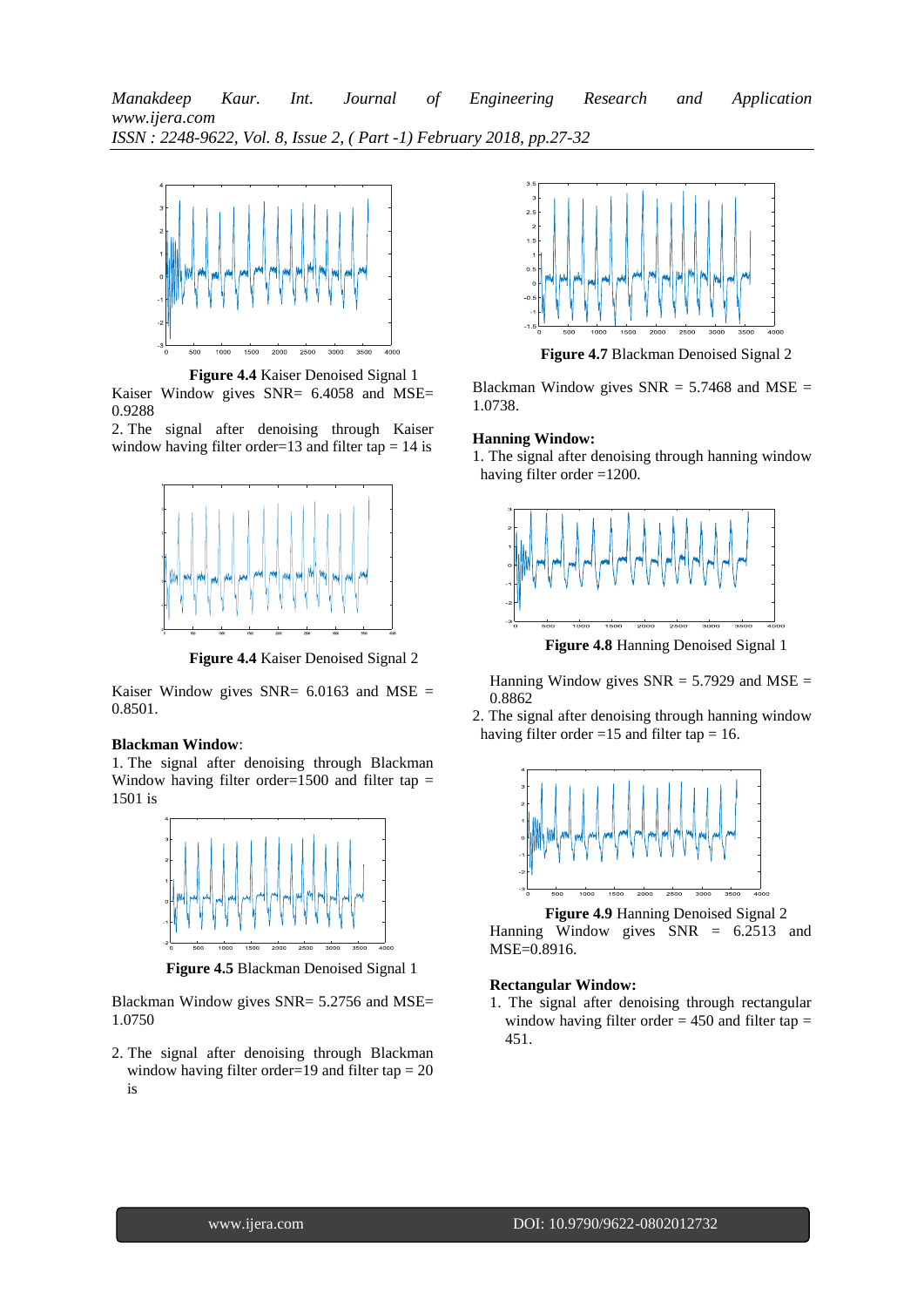

**Figure 4.10** Rectangular Denoised Signal 1

Rectangular Window gives SNR = 7.5323 and  $MSE = 1.2232$ .

2. The signal after denoising through rectangular window having filter order  $= 17$  and filter tap  $=$ 18.



**Figure 4.11** Rectangular Denoised Signal 2

Rectangular Window gives  $SNR = 7.8915$  and  $MSE = 1.1797$ .

### **Hamming Window:**

1. The signal after denoising through hamming window having filter order  $= 1200$  and filter tap  $=$ 1201.



**Figure 4.12** Rectangular Denoised Signal 1

Hamming Window gives  $SNR = 7.8635$  and MSE  $= 1.2610$ .

2. The signal after denoising through hamming window having filter order  $= 15$  and filter tap  $= 16$ .



**Figure 4.13** Rectangular Denoised Signal 2 Hamming Window gives  $SNR = 7.8962$  and MSE  $= 1.1723.$ 

**Table No.5.1** Details With Higher Filter Order

| Window          | Order | SNR    | <b>MSE</b> |
|-----------------|-------|--------|------------|
| Kaiser          | 450   | 6.4058 | 0.9288     |
| <b>Blackman</b> | 1500  | 5.2756 | 1.0750     |
| Hanning         | 1200  | 5.7929 | 0.8862     |
| Rectangular     | 450   | 7.5323 | 1.2232     |
| Hamming         | 1200  | 7.8635 | 1.2610     |

| Window          | Order | <b>SNR</b> | <b>MSE</b> |
|-----------------|-------|------------|------------|
| Kaiser          | 13    | 6.0163     | 0.8501     |
| <b>Blackman</b> | 19    | 5.7468     | 1.0738     |
| Hanning         | 15    | 6.2513     | 0.8916     |
| Rectangular     | 17    | 7.8915     | 1.1797     |
| Hamming         | 15    | 7.8962     | 1.1723     |

## **V. CONCLUSION**

As the noise removal from ECG is compulsory task to find the heart rate and for the cardiac diagnosis, here it is done by an experimental study on noise removal by the implementation of FIR filter using different window techniques. The results evaluated by waveform, Signal to Noise Ratio (SNR) and Mean Square Error (MSE) for various FIR filters.

It is found that Hamming Window provides better results with higher filter order by giving improved SNR but Hanning Window provides better result

**31**|P a g e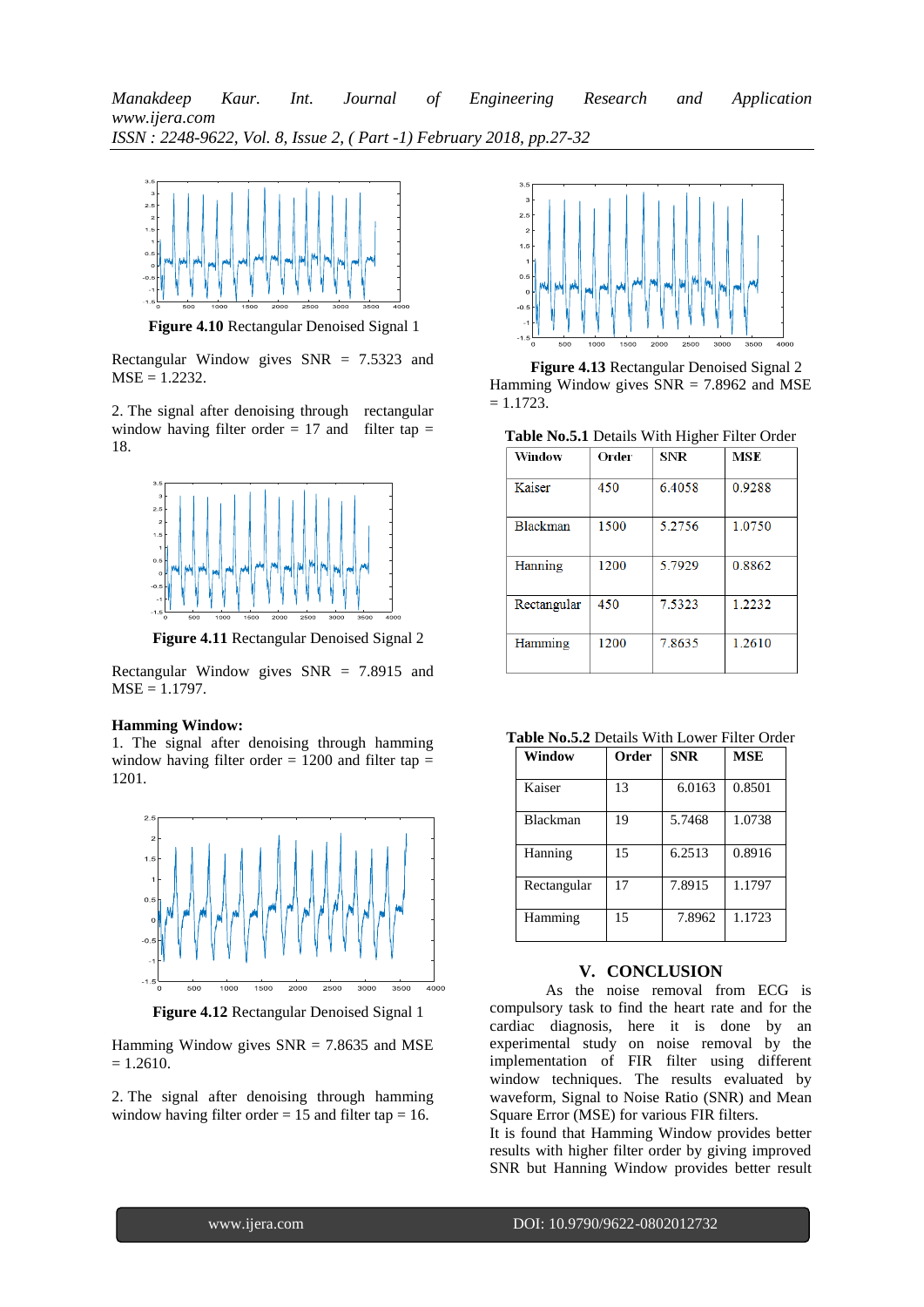for MSE followed by Kaiser Window with higher filter order.

It is also found that Hamming Window and Rectangular Window provides better results for SNR with lower filter order but Kaiser Window followed by Hanning Window provides better MSE than other windows with lower filter order.

The presented model gives better quantitative and qualitative in terms of better SNR as compared to technique used in.

## **Future Scope**

The work can be further extended as under:

- 1. The proposed model with FIR window technique can be applied to other real world signals for denoising EEG signals, muscle noise etc.
- 2. The proposed can be applied for 2d and 3d i.e. image and video signals.
- 3. The study can be modified for improving MSE with changing the technique or using some other method

## **REFERENCES**

[1]. Roopkanwal, Sangeet Pal Kaur, "Comparitive Analysis of Different Wavelet Functions using Modified Adaptive Filtering Based on Wavelet Transform", International Journal of Engineering Research and Applications(IJERA), ISSN:2248-9622, Vol.6 Issue 3, March 2016.

- [2]. Sridhathan Chandramouleeswaran, "Wavelet Diagnosis of ECG Signal with Kaiser based Noise Diminution", Journal of Biomedical Science and Engineering, Vol.5, No.12(2012), Article ID:25766.
- [3]. [https://www.aed.com/blog/wp-content/uploa](https://www.aed.com/blog/wp-content/uploads/2014/10/PQRST.png) [ds/2014/10/PQRST.png](https://www.aed.com/blog/wp-content/uploads/2014/10/PQRST.png)
- [4]. Mr. P.C.Bhaskar and Dr.M.D.Uplane, "High Frequency Electromyogram Noise Removal from Electrocardiogram using FIR low pass filter based on FPGA, Elsevier, 2016.
- [5]. G.Sudheer, G Sai Durga Prasad, E Naveen Kumar, Avvaru Srinivasulu, "Noise Removal from ECG signal using FIR filter with different Window Techniques",  $5<sup>th</sup>$ International Conference on Emerging Trends in Engineering Technology, Science and Management, August 2017.
- [6]. S.K. Mitra, "Direct form FIR digital Filters", 2001.
- [7]. Er. Sandeep Kaur and Er. Sangeet Pal Kaur, "Design of FIR Filter using Hanning Window, Hamming Window and modified Hamming Window", International Journal of Advanced Research in Computer Engineering and Technology, Volume 4, Issue 5, May 2015.
- [8]. Dilraj Kaur and Er. Sangeet Pal Kaur, "Implementing Low Complexity FIR Filter using IFIR Technique", International Journal of Computer Science Engineering and Technology, Vol.5, Issue 7, 288-290, July 2015.

**32**|P a g e